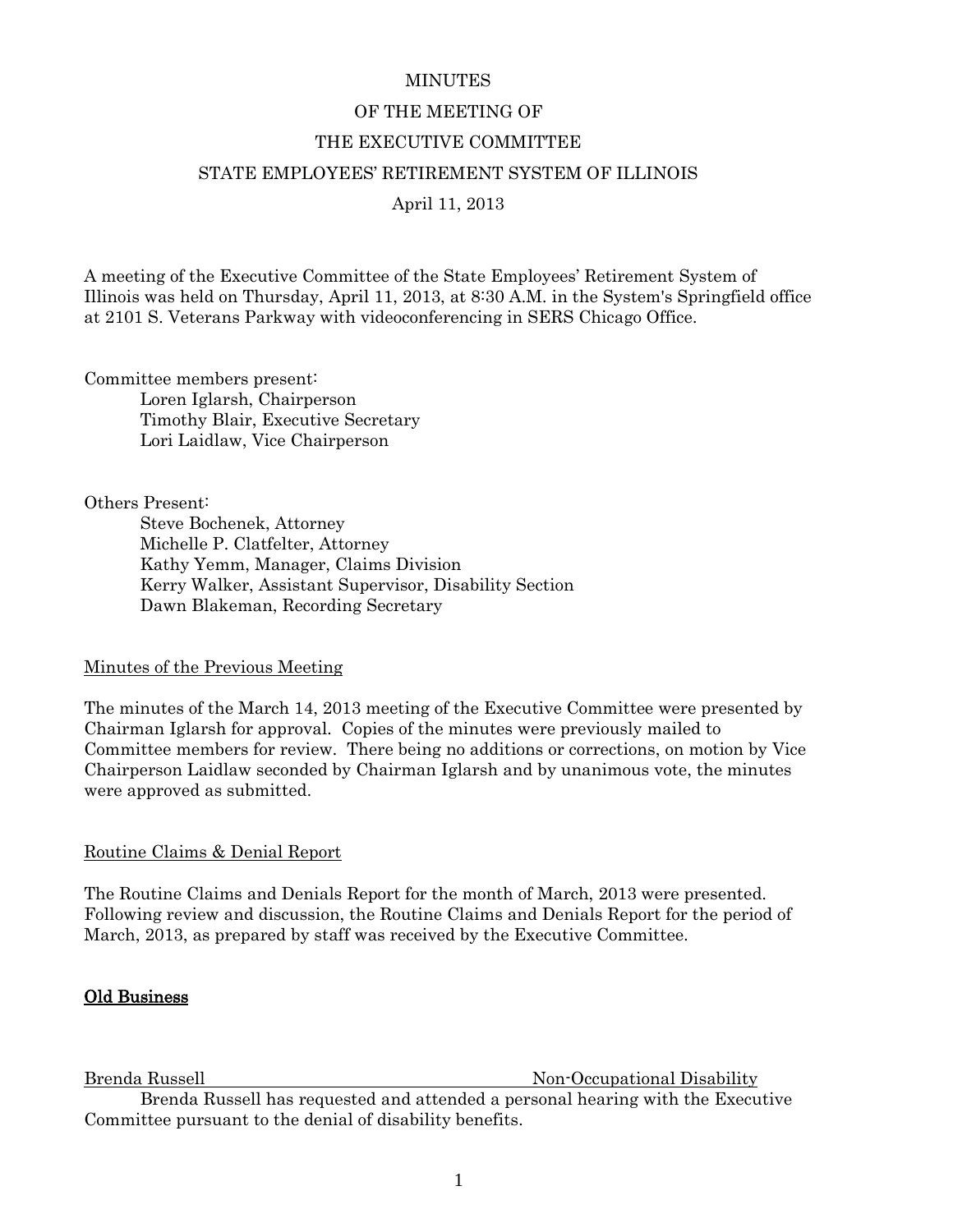She explained she has additional medical information; however, she failed to bring it with her.

The Executive Committee agreed to have Ms. Russell provide the additional medical information to the Disability Assistant Supervisor for review.

The Committee agreed to defer this matter at this time in order to obtain and review the additional information.

Additional medical information was submitted which substantiates a disability condition.

# Phillip J. Saupe Pension/Reciprocal

On June 1, 2012, Mr. Saupe retired under the Reciprocal Act with the State Employees' Retirement System (SERS) and State Universities Retirement System (SURS).

Based upon a review of the file and information submitted, the Executive Committee finds Phillip Saupe is receiving a retirement annuity as of June 1, 2012 and during the application process for his retirement annuity, he indicated he wanted to retire under the reciprocal option.

Mr. Saupe was initially paid \$5,883.76. After the reciprocal exchange was complete it was determined a proportional reduction was necessary because his combined benefits exceeded the 80% maximum. His benefit from SERS was reduced to \$5,491.01.

In a letter dated November 9, 2012, Mr. Saupe sent in a written request to appear before the Executive Committee to appeal the reduction of his SERS pension.

Mr. Phillip J. Saupe along with his friend, Mr. Bruce Bialorucki, appeared before the Committee during the December 6, 2012 meeting. A personal hearing was accomplished and a record of this hearing has been made a part of the member's file.

He stated he doesn't believe that he made any errors and that he should not be punished for our errors.

Following a review of the file and some discussion, the Committee has recommended that the appeal of Phillip J. Saupe be deferred so that the Supervisor of the Pension Section can contact the SURS office to verify that Mr. Saupe could change his retirement within the provisions of the law. He also wants to transfer creditable service to SERS under the provisions of SB65 providing the Police Funds of Benton and Mt. Vernon approve the repayment and transfer under the provisions of SB65.

### New Business

James P. Stites Non-Occupational Disability James P. Stites works for a state agency and a medical leave of absence was granted.

Mr. Stites' application for disability benefits was denied based upon the results of a review of medical information in his file.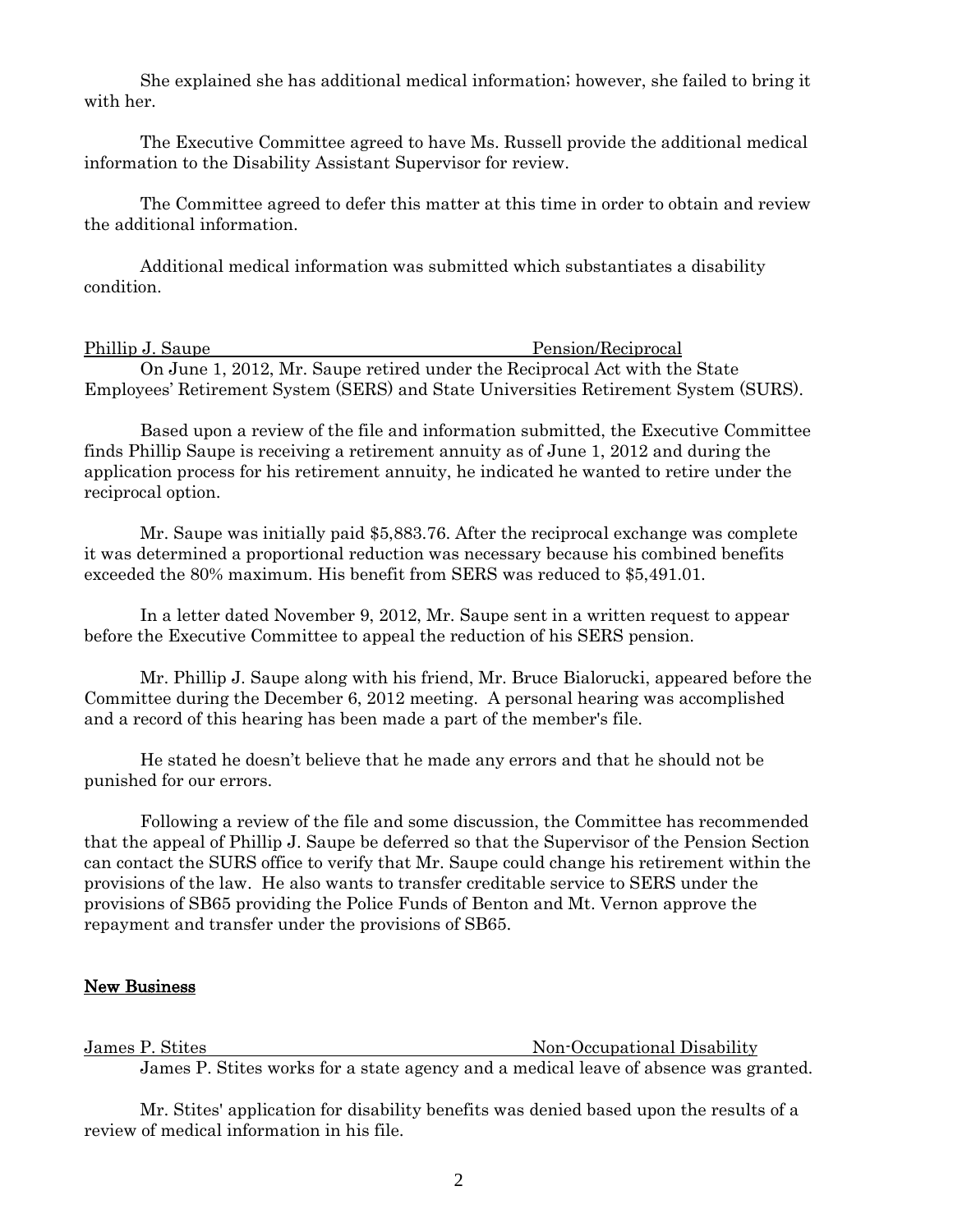Based upon a review of the file and information submitted, the Executive Committee finds the employee's job description and work location are as stated and that he was granted a medical leave of absence.

Medical information in file was reviewed by the System's medical consultant on January 31, 2013. Based upon this review, the conclusion was the information in file did not substantiate a disabling impairment.

Mr. Stites' claim for non-occupational disability benefits was denied due to medical information failing to substantiate a disability. Mr. Stites requested a personal hearing pursuant to the denial of disability benefits.

James P. Stites appeared before the Committee during the April 11, 2013 meeting. He was accompanied by his attorney, Mr. James P. Baker. A personal hearing was accomplished and a record of this hearing has been made a part of Mr. Stites' file.

Based on a review of the file and additional medical information submitted, Vice Chairperson Laidlaw moved approval of the appeal of the denial of non-occupational disability benefits for James P. Stites. Chairman Iglarsh seconded the motion.

Keith Anderson **Occupational Disability**/12 Months Keith Anderson works for a state agency and a service connected leave of absence was granted.

Mr. Anderson's claim for disability benefits was denied due to failure to apply for occupational disability benefits within the proper time frame.

Based upon a review of the file and information submitted, the Committee finds Keith Anderson works for a state agency and a service connected leave of absence was granted.

The System did not receive the employee's application for disability benefits within the time limitation pursuant to occupational disability benefits as noted in 40 ILCS 5/14-123, therefore the application was denied.

Mr. Anderson requested a written appeal pursuant to the denial of disability benefits due to late filing. The appeal request indicates the reasons the employee failed to file on a timely basis.

Based on the facts of this case and information submitted, the Committee recommends approving Mr. Anderson's appeal for a waiver of the twelve month filing limitation.

Following a review of the file and some discussion, Vice Chairperson Laidlaw moved approval of the appeal of Keith Anderson for a waiver of the twelve month filing time limit for occupational disability benefits. Chairman Iglarsh seconded the motion and all were in favor.

Coty Murphy Non-Occupational Disability

Ms. Murphy works for a state agency and was granted a medical leave of absence on October 24, 2012.

 Her claim for disability benefits was denied based on a review of medical documentation from treating medical sources.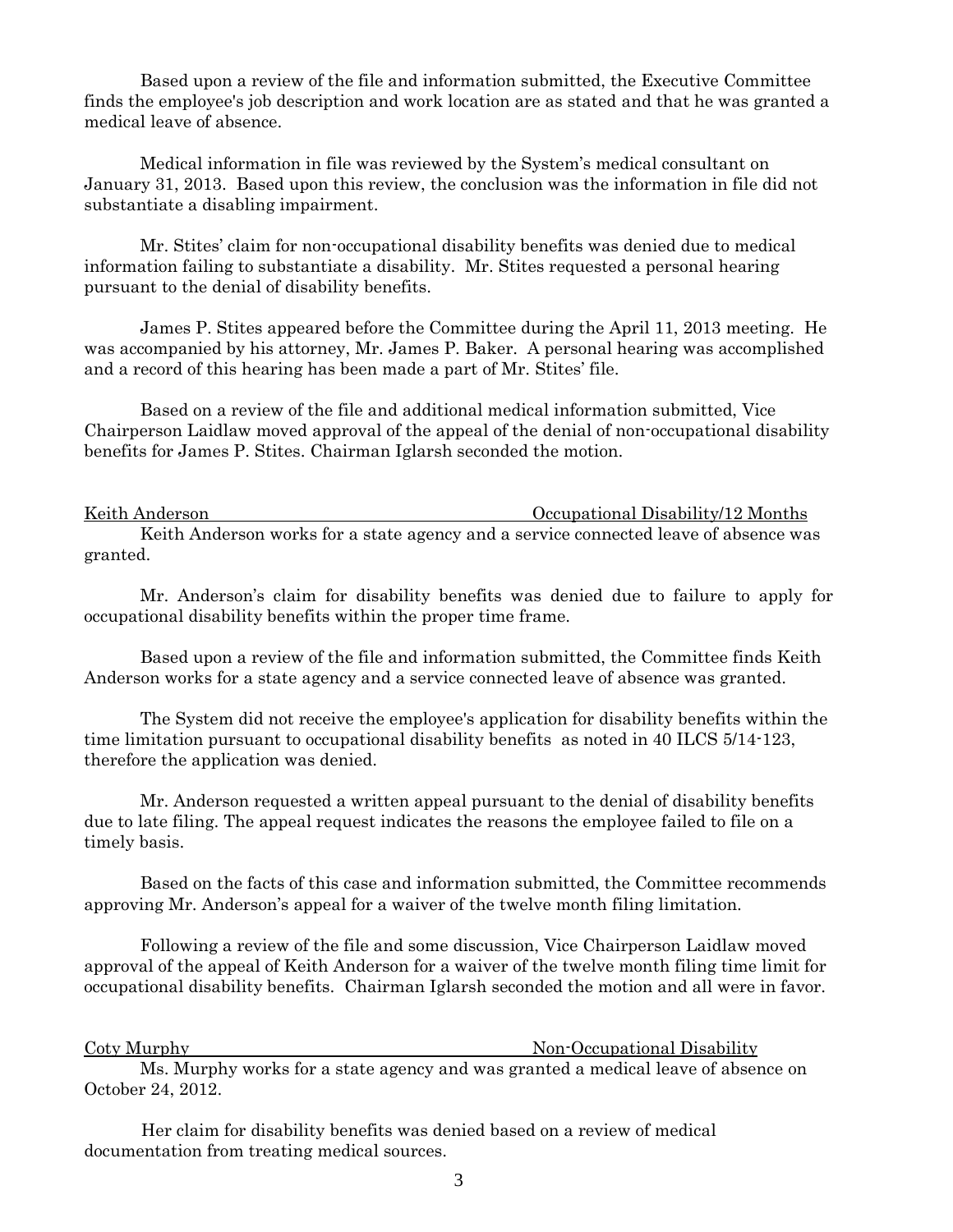Based upon a review of the file and information submitted, the Committee finds that Ms. Murphy works for a state agency and was granted a medical leave of absence.

Coty Murphy has requested an appeal pursuant to the denial of disability benefits.

Medical documentation in the employee's file was reviewed by the System's medical consultant on December 29, 2012 and again on February 3, 2013, and based on the information in the file. The medical consultant states "in his opinion the medical does not substantiate a disabling impairment". Therefore the request for disability was denied.

In a letter dated March 13, 2013, Ms. Coty Murphy requested a written appeal pursuant to the denial of disability benefits.

Medical documentation in the employee's file was again reviewed by the System's medical consultant on February 3, 2013 based on the medical information in the file. The medical consultant stated the medical does not substantiate a disabling impairment. Therefore the request for disability was denied.

Based on the facts of this case and additional medical information submitted, Chairman Iglarsh moved approval of the appeal of Coty Murphy for non-occupational disability. Executive Secretary Blair seconded the motion, and all were in favor

| Judy K. Cunningham | Reinstatement of Write Off                                                       |
|--------------------|----------------------------------------------------------------------------------|
|                    | The account of Judy K. Cunningham became eligible for a write off in June, 1996. |

Contributions in the amount of \$324.44 and widow and survivors in the amount of \$40.44 and 20 months of creditable service were written off on June 25, 2096. Ms. Cunningham has contacted us regarding her account and eligibility for a pension under the Reciprocal Act.

The Service and Refunds Division is requesting the Executive Committee to approve the reinstatement of this account so that a future pension may be paid.

Following a review of the file and some discussion, Chairman Iglarsh moved approval of the appeal of Judy K. Cunningham request for reinstatement of her account. Executive Secretary Blair seconded the motion and all were in favor.

Jill Gordon Non-occupational Disability Ms. Gordon's Attorney has requested a re-appeal of the denial of non-occupational disability.

However, it was noted Ms. Gordon is no longer a member, she took a refund of her contributions in October, 2012.

The refund application states "I hereby request a refund of contributions made by me or on my behalf as a member of the State Employees' Retirement System of Illinois as provided in Article 14 of the "Illinois Pension Code". I understand by the acceptance of such refund, I forfeit all accrued rights and creditable service."

Therefore the request of Jill Gordon and her Attorney Steve Berg to re-appeal is denied.